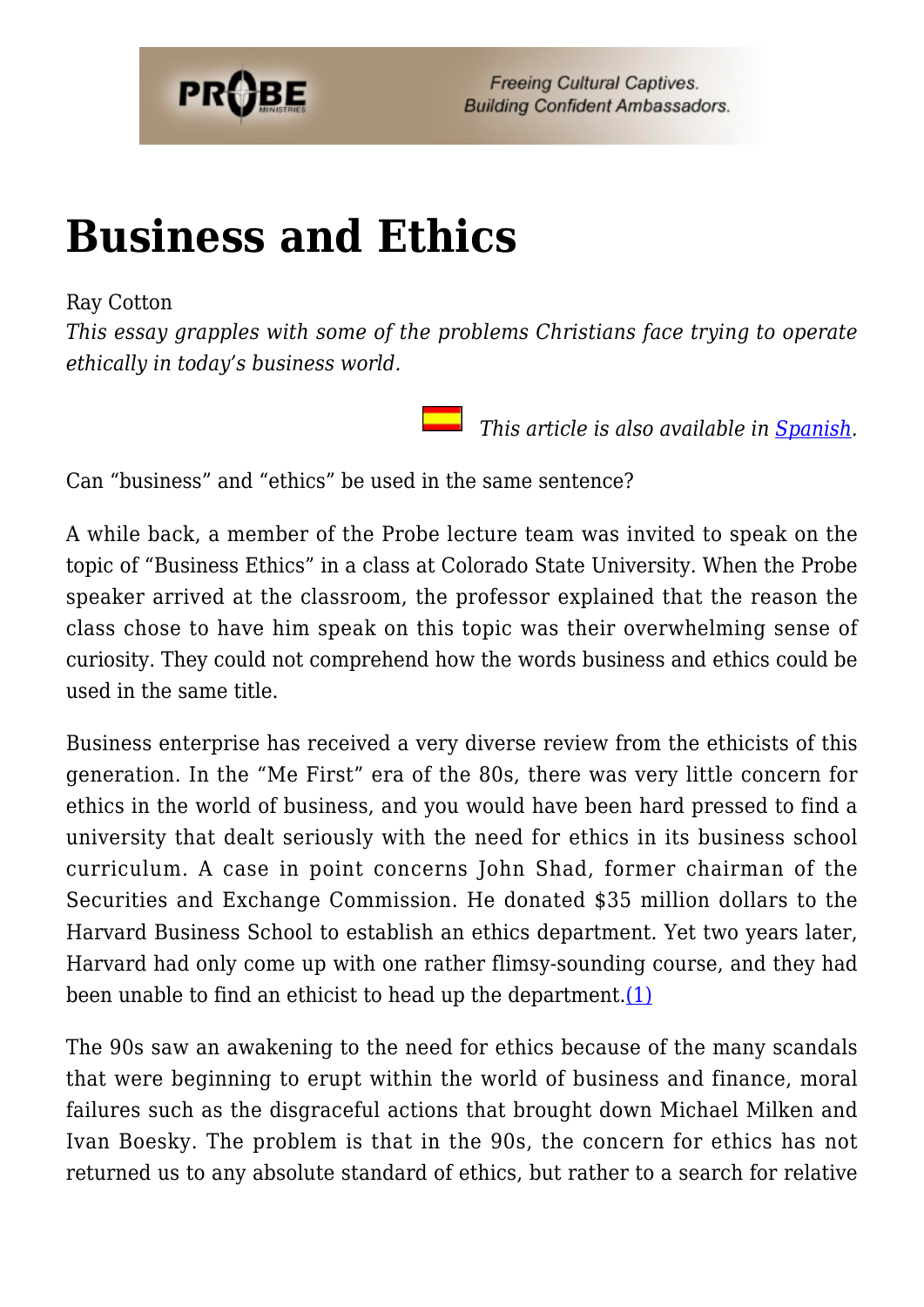

**Freeing Cultural Captives. Building Confident Ambassadors.** 

balance between ethics and the bottom line or personal values. The following statement by a state representative from Tennessee demonstrates this tendency all too well. While explaining why he was for fair trade price controls on milk, but against it for liquors, he said, "I've got 423 dairy farmers in my district, and I've got to rise above principle."

Often, today, the highest ethic is "tolerance." By that, I don't mean the traditional view of tolerance in which one tries to recognize and respect other people's values without necessarily accepting those values as being correct. I'm talking about a whole new meaning to the word tolerance. Today the word is used in a way to imply that all values, beliefs, and claims to truth and life-styles are equal. It becomes extremely difficult to run a business when (1) you have to walk the tightrope of balancing everyone's values and (2) you are expected to treat all these values as equally valid. Our society today has lost its ability to determine what is right from what is wrong. Business enterprise requires a level of trust among the participants. Where is that trust going to come from if we have no common platform upon which to base our ethics and must rely, instead, on the assorted and conflicting individual values of whatever group we're a part of? This essay will grapple with some of the problems we must face as Christians in trying to operate in the business world, while surrounded with people who believe their personal values are not subject to any higher standard than their own reasoning.

### **Who Makes the Rules?**

The fundamental question we need to address is, Who makes the rules, God or man? That is what the issue of ethics is all about. Either there is a source for what is morally right that is beyond ourselves, i.e., God, and that standard is absolute and universal, or we are left to ourselves to figure out what is right and what is wrong, if we can even agree among ourselves that there is a right and a wrong. If we were, in fact, left to ourselves, how could we say one person's values were any better than another's? In the age of the industrial and scientific revolution, people believed they could reason themselves toward better behavior, but today, having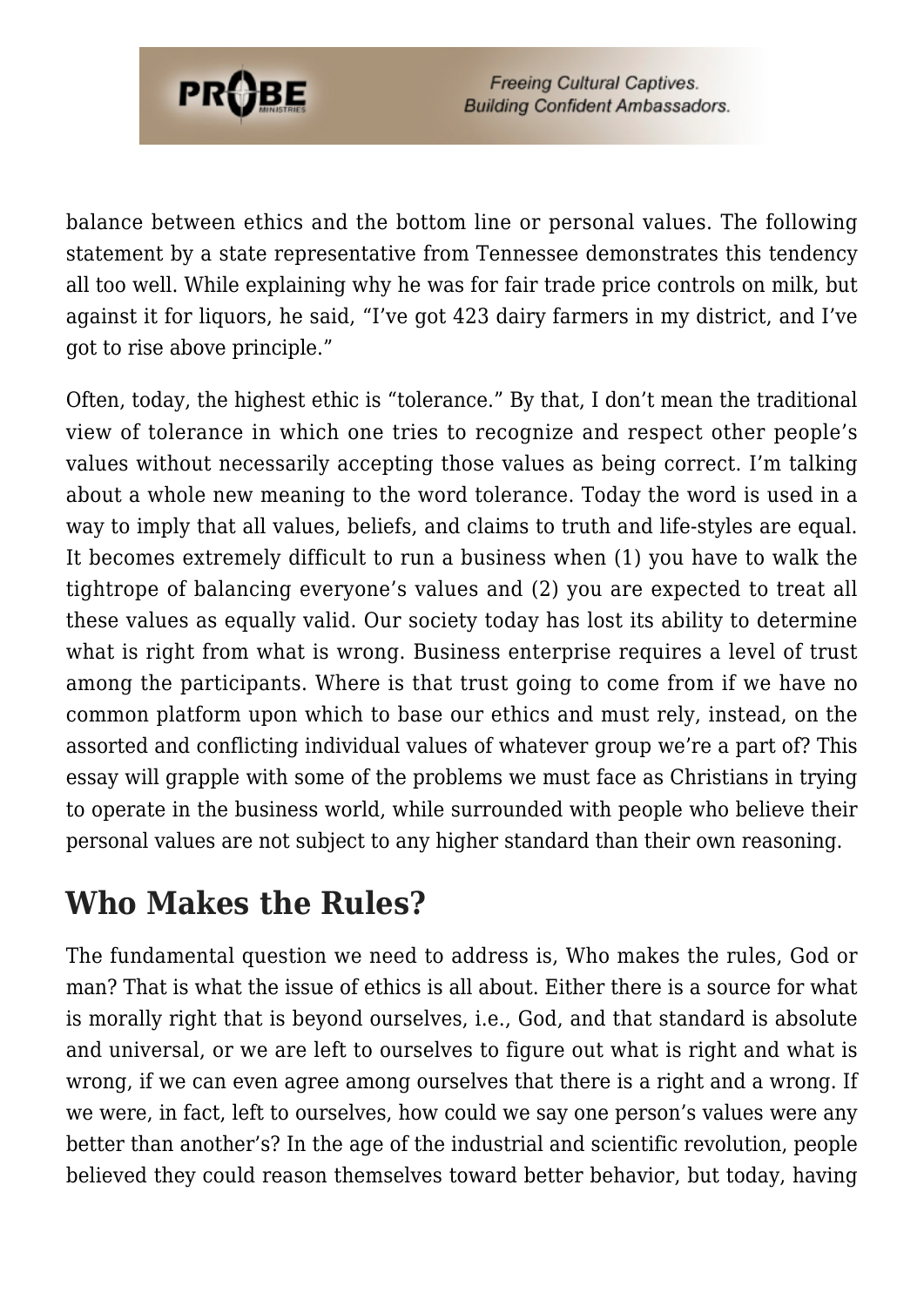

seen the horrors of what the industrial and scientific revolution has brought upon us, many have given up any hope of finding a unified answer for right and wrong. In fact, many now actually fear anyone who thinks that he or she has a handle on any absolute standard by which we might live.

Society has moved from a Christian base, which held that there is a source of ultimate truth, through modernism, which saw truth as relative to circumstances, duty, consequences, situations, etc., to post-modernism, which asserts that there is no truth, only the power to put forth one's values.

King Solomon, who was hailed as the wisest leader ever to govern any nation, said, "Be wise and give serious thought to the way you live." In all endeavors, including our work, we must realize that morality is the single most important guiding principle behind all that we do and say. Our morality molds our ultimate being, who we really are.

Today most professional organizations have a code of ethics. The problem is that their codes are often ignored or not made known. For example, a few years ago Probe was speaking in the engineering department at Southern Methodist University. One of the students, after hearing the lecture on engineering ethics, came up to the speaker afterwards and said, "I have been an engineering student for four years, and this is the first time I ever heard that there was an engineering code of ethics."

There are some companies working hard to communicate to their employees a corporate goal and standard that puts forth biblical values. One company like this is the Servicemaster Company. Their corporate goals are: (1) Honor God in all we do, (2) Help people to develop, (3) Pursue excellence, and (4) Grow profitably. Notice that the profitability goal, although one of their four key goals, is listed last. Making a profit is a necessary goal, but there are things more important than surviving in this world. In fact, there are a lot of businesses that should shut down, for their only legitimate goal is that they do make a profit. In this regard,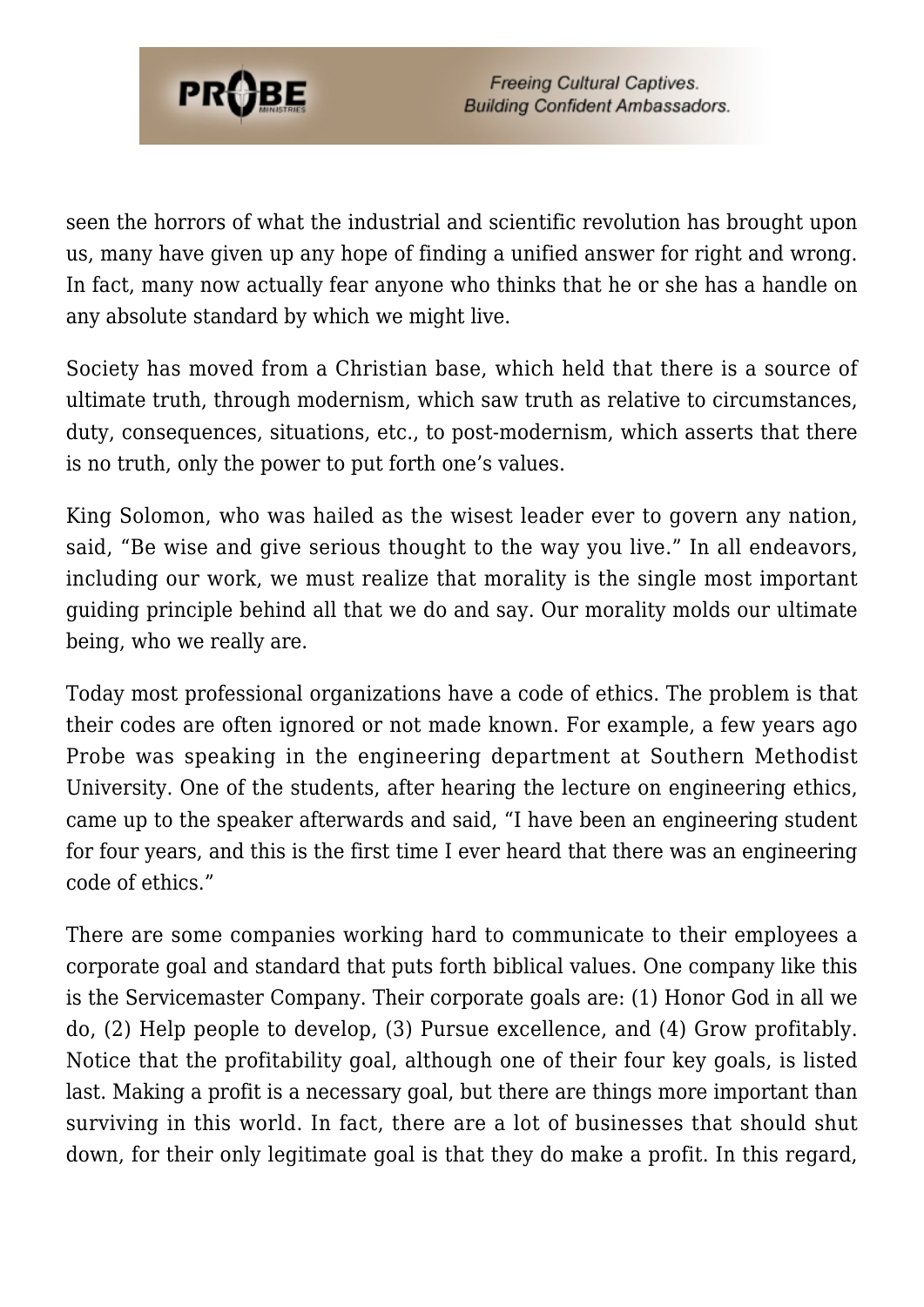

the vast pornography business comes to mind, not to mention state lotteries and all the other forms of gambling.

So, as an individual or a business, do our personal or corporate goals demonstrate a commitment to a standard beyond ourselves? Do we have a set of guidelines that helps us to steer a course that is straight and narrow in a world that is adrift–floating all over the ethical map? What we need are some guidelines that will help us to steer that straight and narrow course.

### **Ethical Guidelines for the Real World**

In his book, *Honesty, Morality & Conscience,* published by NavPress,[\(2\)](#page-8-0) Jerry White gives us five excellent guidelines for conducting our business activities.

First, there is the guideline of a **just weight** as found in Deuteronomy 25:13-15. The principle of a just weight is to give a full amount in exchange for a fair payment. Another way to look at it is to give full quality for what is paid for and according to what is advertised. We must accept responsibility for both the quality and the amount of our product or service. As a business owner, do I fairly represent my product or service? As an employee, do I give a full day's work for a full day's pay? Remember, as it says in Colossians 3:23, we are working for the Lord and not for men.

Second, the Lord demands our **total honesty**. Ephesians 4:25 calls upon us to speak the truth. Jerry White reminds us that, "Although we will frequently fail, our intent must be total honesty with our employer, our co-worker, our employees, and our customers." $(3)$  This is a difficult principle to adhere to. James 3:2 says this is where we often fail, but if we can control our tongue we will be able to control the rest of our body as well. The Living Bible best sums it up in Romans 12:17 which says, "Do things in such a way that everyone can see you are honest clear through." We must ask ourselves, are we totally honest in reporting our use of time, money, and accomplishments?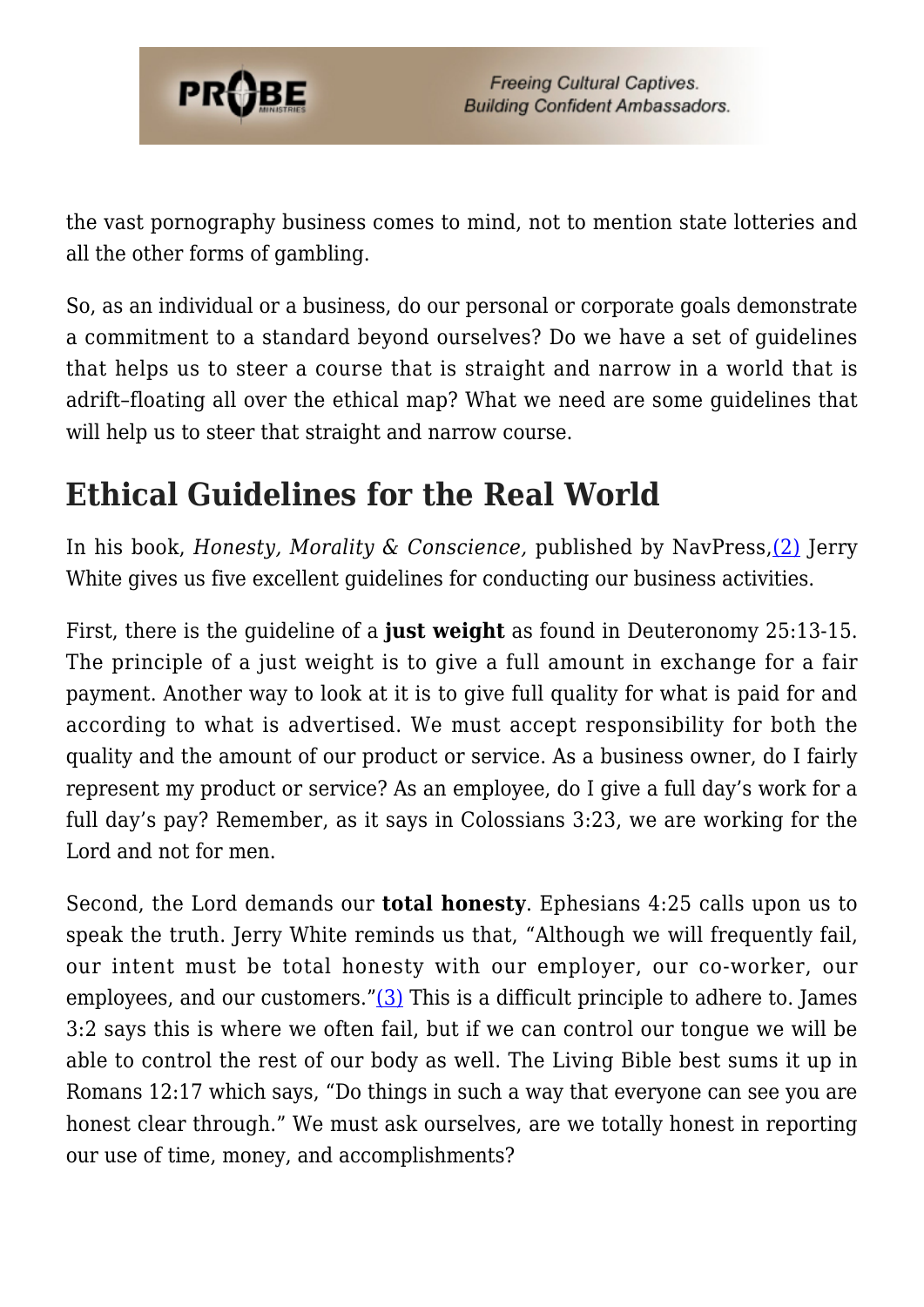

**Freeing Cultural Captives. Building Confident Ambassadors.** 

The third principle is **being a servant**. Someone has said Christians like to be *called* servants, but don't appreciate being *treated* like servants. To serve God sounds glorious, but to serve others is another matter. As usual, Jesus Christ is our example. Matthew 20:28 says that Christ did not come to be served, but to serve others, in fact, to give up his life for others. The value of a business is its service. How well it serves the needs of its customers will determine its success. The business, in turn, is made up of people who must do the serving. The value of the employees is in how well they serve the customer's needs. This is putting the needs of others before our own and then trusting God to meet our needs in the process.

The fourth guideline is **personal responsibility**. We must take full responsibility for our own actions and decisions. We should not try to excuse our actions based on pressure within our business or organization to do what we know is not right. We all fail at times to do what we know we should do. We must then accept the responsibility for what we have said or done and not try to pass that responsibility on to someone else or try to blame it on some set of circumstances. Romans 12:2 warns us about the danger of allowing the world to shape us into its mold.

Finally, there is the issue of **reasonable profits**. This principle is quite a bit harder to get a handle on, but it is still vital to have guidelines to follow. What is a reasonable profit? This is something each person has to deal with on his own. Luke 6:31 is a great help on this. It says that we should treat others the same way we would want to be treated. Put yourself in the other person's shoes and ask yourself how you would want to be treated in a particular situation. To the business person this is the price of our service or product above our cost. To the employee it is the amount of our wages for our service to the organization. Luke 3:14 says to be content with our wages, but the Bible also reminds the employer in 1 Timothy 5:18 that the laborer is worthy of his wages.

It is all too easy to rationalize our way around many of these principles, but God will hold us accountable in the end. Ultimately it is God whom we serve and to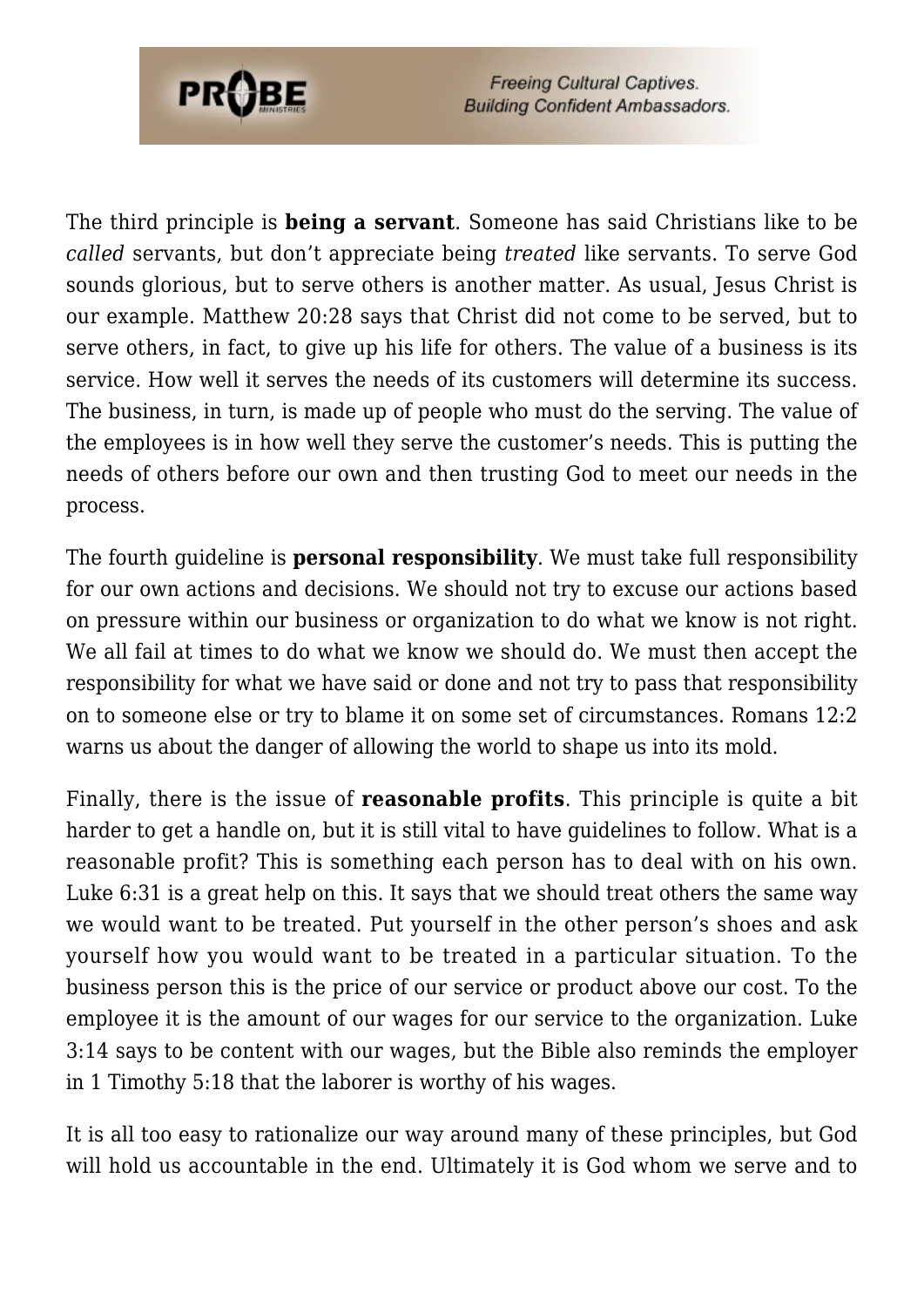

whom we must give account.

## **The Cost of Living Ethically**

The media is awash with reports of faulty business ethics: frauds, manipulations, thefts, industrial espionage, corruption, kickbacks, conspiracy, thefts, tax evasion, embezzling, and unfair competition proliferate. Either a lot more unethical acts are taking place today or those behaviors that have always existed are being exploited more in contemporary society. A Gallup report concluded that "you can't trust Americans as much as you used to." The *Wall Street Journal* reported that churched persons appear only slightly more likely to walk the straight and narrow than their less-pious compatriots.

Why is it so hard to walk the straight and narrow in our business dealings? We are continually under the stress of performance on the job and in the competitive work environment. Often our very livelihood is threatened under pressure of the job. Usually we know what we should do, but we count the cost of doing the right thing and then back down due to pressure from people or circumstances. If we feel that we must do whatever is necessary to keep our jobs, we may end up serving the wrong master.

Steven Covey, in his book *Seven Habits of Highly Effective People*,[\(4\)](#page-8-2) addresses the issue of the need to become principle-centered individuals. Are we living principle-centered lives? This means that there are some principles that are more important than the success or even the continuance of our business. Are there some ethical standards for which we are prepared to die if necessary? Those who let their business die rather than set aside their ethical standards can return to do business again someday, since they were able to maintain their integrity and their reputation. Those who cave in to the pressures to keep the business alive may be caught and end up losing their reputation and thus deprive themselves of a platform from which to rebuild their lives and businesses.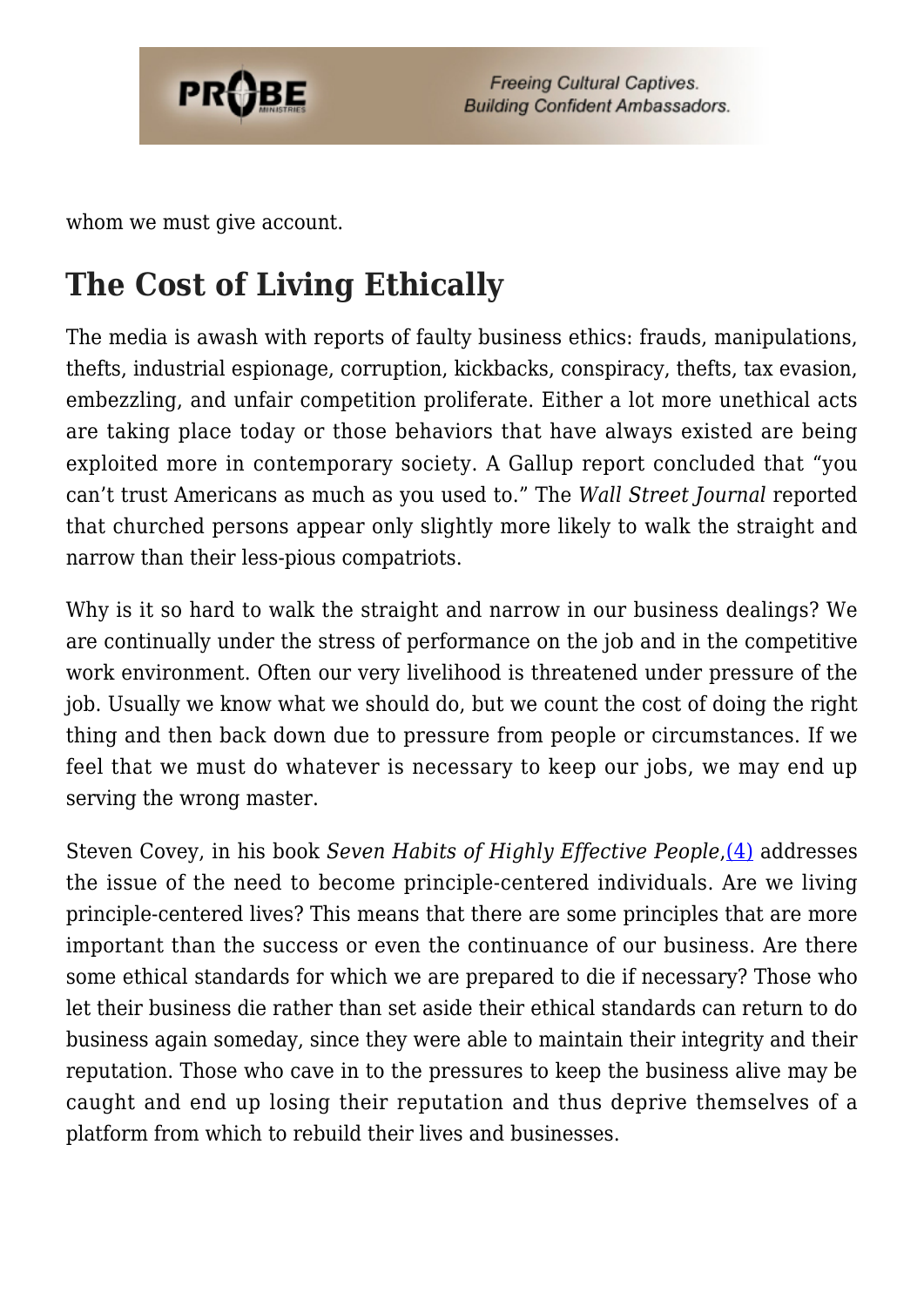

### **Ten Global Principles for Success**

We are going to close this essay on business ethics with *Ten Global Principles for Business and Professional Success* from the booklet *Mega Values* by Colonel Nimrod McNair.[\(5\)](#page-8-3) These principles are modeled after the Ten Commandments.

The first principle is, "Show proper respect for authority." This is the invisible superstructure of productive enterprise. God clearly commands us to respect those in authority over us. God uses this command to bring order out of chaos. Authority is a necessary prerequisite to order.

The second rule is, "Have a singleness of purpose." Divided purposes dilute effectiveness when interests conflict. We cannot serve two masters effectively. We must evaluate our time, talent, and resources and make sure we are using these God-given elements in a way that ultimately brings Him the glory.

Precept number three is, "Use effective communication in word and deed." Complete communications and predictable follow-through are the basic expressions of personal integrity. It means doing what you say you'll do, even if it is uncomfortable or inconvenient. This commandment is honored when promises are kept and accurate recounting of transactions is given.

A fourth truth is, "Provide proper rest, recreation, and reflection." This ensures a quality of life that will be reflected in creativity, productivity, and motivation. Rest is a necessity for effectiveness. Recreation guards the mind against mental and emotional fatigue. Reflection promotes self-monitoring, allows for mid-course corrections, and ensures single-mindedness. The fifth tenet is, "Show respect for the older and more experienced." Our parents, teachers, coaches, employers, pastors, and other elders in our lives have an investment in us. It is to our benefit to honor that investment and to draw fully from the wisdom and expertise of those more experienced than ourselves.

The sixth axiom is, "Show respect for human life, dignity, and rights." This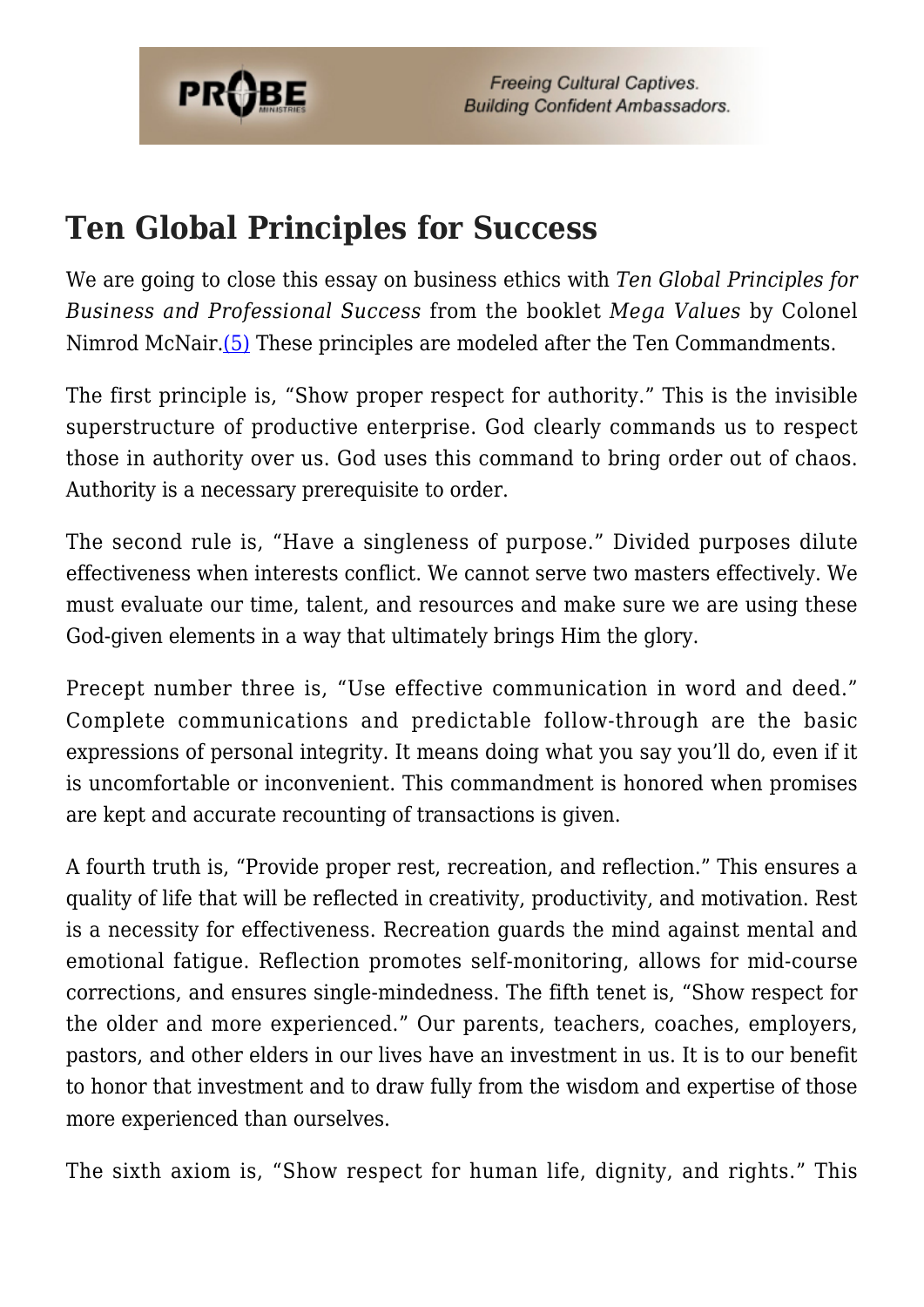

encompasses product quality and service, the work environment, health and safety, personnel policies and responsibilities, and competitive practices. It is simply the Golden Rule–treating others as you would want to be treated.

The seventh principle is, "Maintain a stability of sexes and the family." Wisdom and good business practice dictate equal regard for men and women as persons irrespective of gender or marital status. Respect for the family structure as the crucial foundation of our cultural system must be reflected in our decisions regarding the conflicts between business demands and the value of the family and personal life.

Precept number eight is, "Demonstrate the proper allocation of resources." Two fundamental responsibilities and privileges of business are optimal use of material resources and wise leadership of people. We must treat all our business assets, whether they be people, funds, or materials, as a gift from the Lord.

The ninth truth is, "Demonstrate honesty and integrity." Integrity is the cornerstone of any good relationship. Without demonstrating the willingness to give and the worthiness to receive trust, no business can survive or prosper. A reputation for honesty is a comprehensive statement of both a person's character and how he or she treats others. It is a fundamental mindset against stealing, lying, or deceiving.

The tenth and final business commandment is, "Maintain the right of ownership of property." Those who are disciplined, creative, prudent, and industrious are entitled to the fruits of their labor. We must not covet that which belongs to another.

Business ethics is more than a list of do's and don'ts, but these principles can help us get off to a good start.

#### <span id="page-7-0"></span>**Notes**